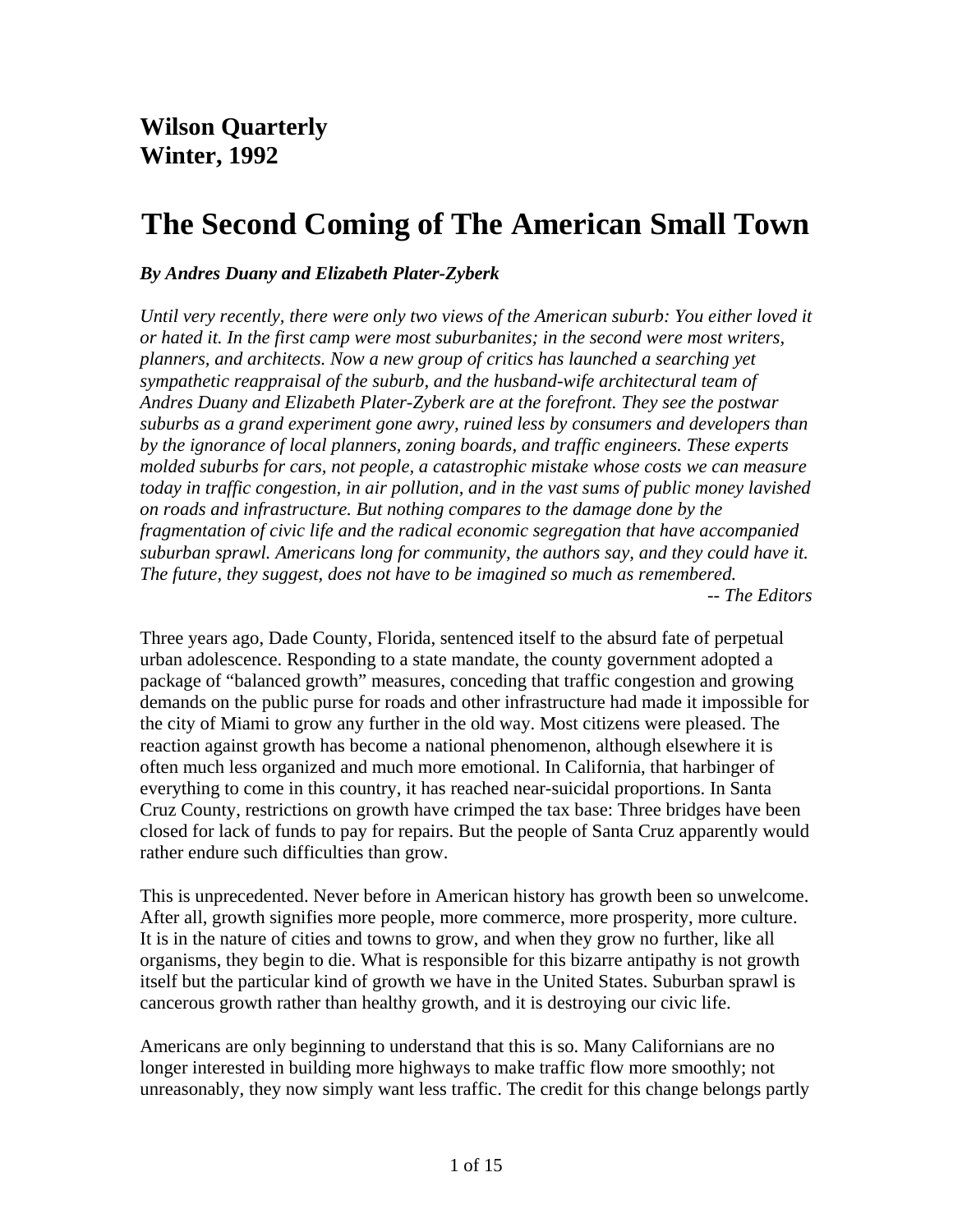to the environmental movement, which has persuaded most Americans of the need to stop ravaging the landscape and polluting the atmosphere with ever more roads and cars. But Americans are also beginning to recognize an important fact. It is not only the atmosphere or the animal habitat that is endangered on this continent. The human habitat is threatened as well.

Growth gone awry can be seen anywhere in suburbia but nowhere more clearly than in the "planned communities," based on derivative versions of the planning ideals embodied in Reston, Virginia, or Irvine, California, that have proliferated on the suburban fringes since the 1960s. Examined piece by piece, these planned communities do seem to offer many of the things that Americans say they want: convenient workplaces, well-managed shopping centers, and spacious, air-conditioned houses full of the latest appliances. But why, when they get all of this, do Americans hate it so much that they want to stop more of it from being created? "No more of this!" they say. "It is ugly and it increases traffic." They are happy with the private realm they have won for themselves, but desperately anxious about the public realm around them. Because of the radical malfunctioning of the growth mechanism, the late- $20<sup>th</sup>$ -century suburbanite's chief ideology is not conservatism or liberalism but NIMBYism: Not In My Back Yard.

Suburbanites sense what is wrong with the places they inhabit. Traffic, commuting time, and the great distances from shopping, work, and entertainment all rank high among their complaints. But all such inconveniences might be more bearable were suburbs not so largely devoid of most signs of "community." The classic suburb is less a community than an agglomeration of houses, shops, and offices connected to one another by cars, not by the fabric of human life. The only public space is the shopping mall, which in reality is only quasipublic, given over almost entirely to commercial ends. The structure of the suburb tends to confine people to their houses and cars; it discourages strolling, walking, mingling with neighbors. The suburb is the last word in privatization, perhaps even its lethal consummation, and it spells the end of authentic civic life.

Is there an alternative? There is, and it is close at hand: the traditional American town. This is not a radical idea – far from it. When the Gallup Organization asked Americans in 1989 what kind of place they would like to live in, 34 percent chose a small town. Only 21 percent chose a suburb, 22 percent a farm, and 19 percent a city. One hardly needs an opinion poll to discover the allure of towns. The market reveals it. Americans have shown over and over again that they will pay premium prices to live in the relatively few traditional towns that remain, places such as Marblehead, Massachusetts, Princeton, New Jersey, and Oak Park, Illinois.

All of the elements of towns already exist in the modern American suburb. For various historical reasons, though, they have been improperly assembled, artificially separated into "pods" strung along "collector roads" intended to speed the flow of traffic. The pods are specialized: There are housing "clusters" (illustration 1), office "parks," and shopping "centers." These elements are the makings of a great cuisine, but they have never been properly combined. It is as if we were expected to eat, rather than a completed omelet,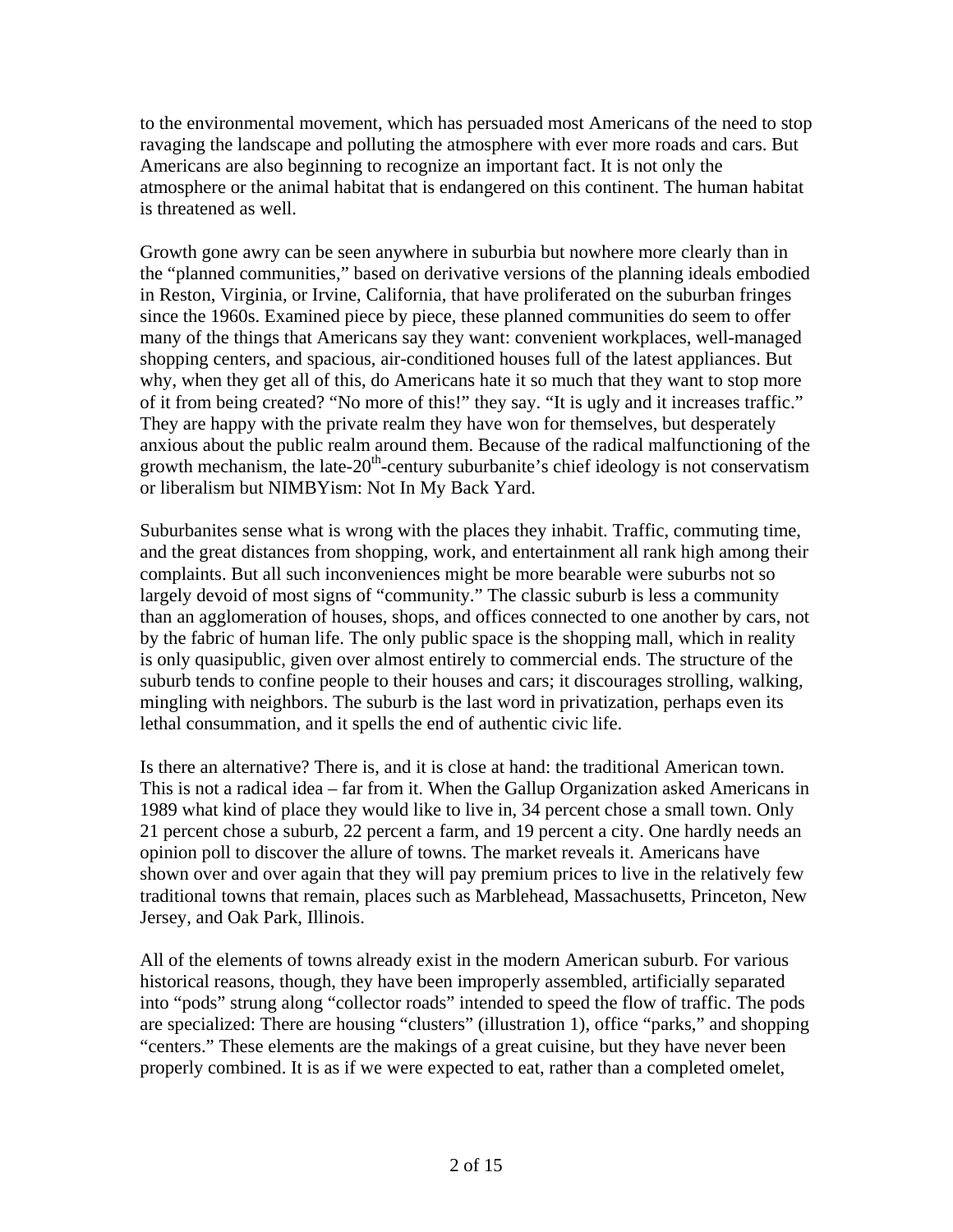first the eggs, then the cheese, and then the green peppers. The omelet has not been allowed to become the sum of its parts.

The tragedy is that we could have been building towns during the 1970s and '80s. But all of that wonderful growth has been wasted, and it is doubtful that we will ever see anything like it again in our lifetimes. Misguided planning, not rapacious real estate developers, is chiefly to blame for this gross miscarriage of growth. Left to their own deuces, developers would have every incentive to build towns. Because towns are more compact than sprawl, the cost of land, streets, water and sewer lines, and other infrastructure is lower. And they can be built at lower risk, in small increments.

The town is a model of development well-suited to times of economic adversity, and it dominated American thinking until World War II. But postwar developers were guided by a new model that emerged out of government economic policy and planning legislation. Matters were complicated by the fact that each of the elements of the town emigrated to the suburbs at different times. First there was the great decanting of the urban population after World War II, encouraged by such well-meaning government programs as Federal Housing Administration and Veterans Administration mortgages and the construction of interstate highways. The supermarkets, small shops, and department stores followed, filling up the new shopping centers and malls. More recently, the office and industrial parks have followed. As early as 1950, 38 percent of the nation's workers were commuting from suburb to suburb, and only half as many were traveling from suburb to city center. Meanwhile, the poor never joined the suburban migration, becoming ever more isolated in the city core, which has become their specialized habitat.

All of this suburban development occurred under the dominion of Euclidian zoning – zoning that requires the rigid segregation of housing, commerce, and industry. That approach to zoning is a residue of the Industrial Revolution, which made it seem desirable to move people's homes away from the dark satanic mills. Such distancing is no longer necessary, of course, since most contemporary office parks and electronics plants make extraordinarily benign neighbors. Nevertheless, every generation of planners attempts to relive that last great victory of the planning profession by separating more and more elements, more and more functions. Even doctors' offices today are kept strictly isolated from the people who use them.

We believe, quite simply, that all of these elements should once again be assembled into traditional towns. But what goes into the design of a town?

One happens to be Alexandria, Virginia, but American towns share so many attributes that it could just as well be Manchester, New Hampshire, or Key West, Florida, or any number of other places. It contains neighborhoods of finite size and definite character which people can easily traverse on foot. Residential areas are seamlessly connected to the rest of the town, and they are not even exclusively residential. They boast corner stores, attorneys' offices, coffee shops, and other small establishments.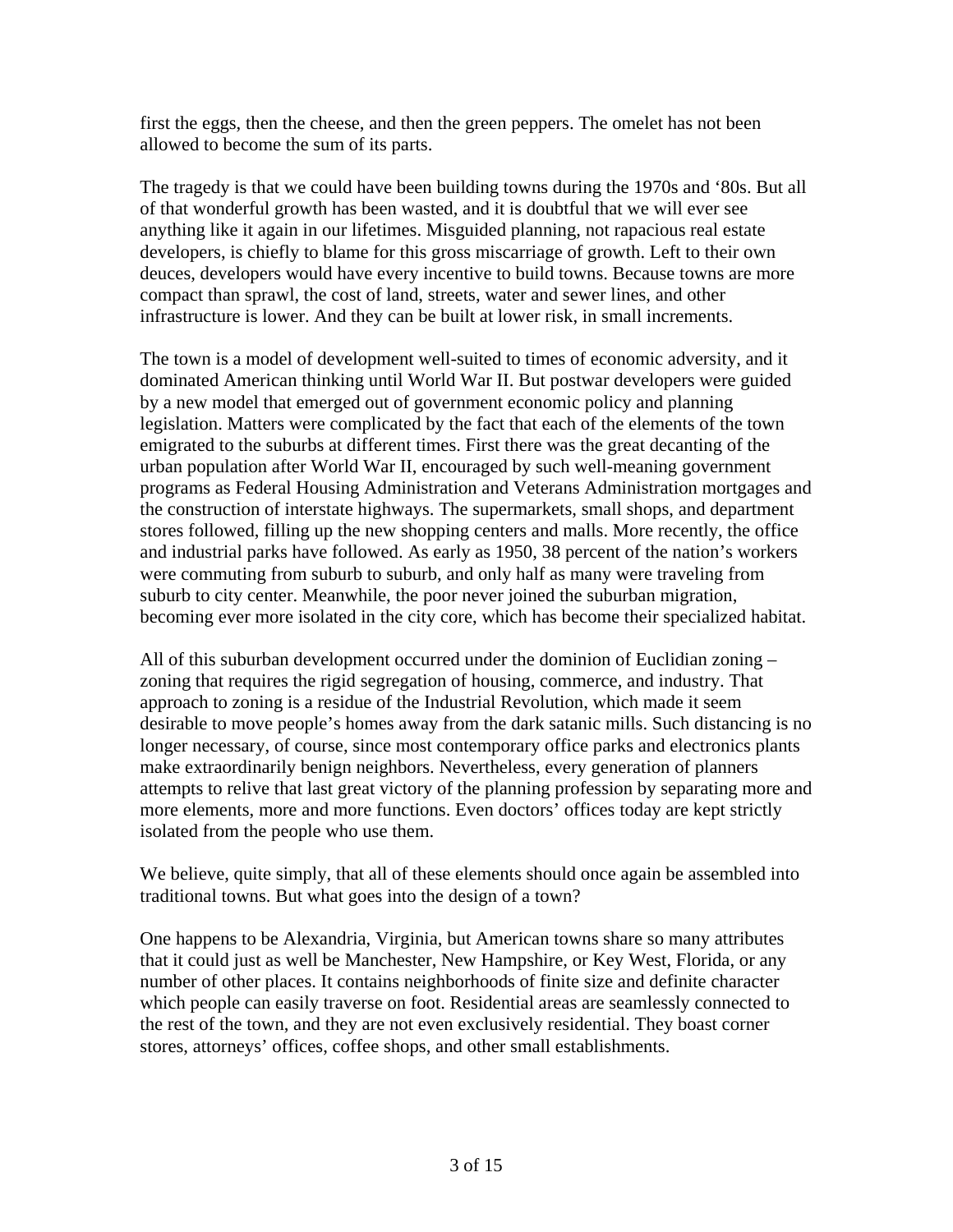In the traditional American town, what is important is not what buildings are used for but the buildings' size and disposition toward the street. Buildings of similar size and characteristics tend to be compatible regardless of their use. Successful towns can be composed of little buildings, like Alexandria, or of relatively big ones, like Washington, D.C., whose buildings are all roughly the same size (thanks to strict height restrictions) though they serve a variety of functions. Some are civic buildings, other house offices, and others contain apartments. In the typical planned community, the formula is completely reversed: The building sizes vary, but the building uses are completely homogeneous. Offices go with offices, for example, never with houses.

Likewise, the streets in the two kinds of communities are conceived in completely different ways. In the planned community there are "collector streets," which are only for cars, and cul-de-sacs, which are hard to describe because while they are supposedly designed for people, they are rarely used. In the traditional town, streets are complex things, usually laid out in grids, with lanes for cars to travel and lanes for cars to park; they are lined with sidewalks, trees, and buildings. This seems like a perfectly obvious description of a street, but the fact is that we no longer design such streets. Traffic engineers now refer to trees as FHOs: Fixed Hazardous Objects. Trees, sidewalks, and buildings impede the flow of traffic; if there must be houses nearby, they are walled off by "sound barriers."

Planned communities suffer from being too diagrammatically planned, and at the heart of their plans is the collector street. In the traditional town's network of streets, there are many ways to get from one place to another. In the planned community, there is only one way: A driver must make his way from his pod onto the collector, and from the collector onto the highway. Then he can go places.

This is a typical product of postwar American planning as expressed through hundreds of local planning, zoning, and public-works codes. In every community, the code is a kind of constitution that lays out the rules that will order the life of the city, the rules that describe the form of urbanism that will emerge, just as the American Constitution contains within it the lineaments of American society. In Virginia Beach, as in most American communities, it is quite easy to conclude that the single most important constitutional principle is that cars must be happy. There are to be many, many lanes of traffic so that cars can move with ease and speed and negotiate turns with extraordinary grace and quickness, sparing the brakes and steering mechanism excessive wear. There is to be no on-street parking that would impede the progress of the blessed auto.

The right to park is the First Amendment in this scheme of things. Every American believes he has a constitutional right to a parking spot, even on those hectic days between Thanksgiving and Christmas. If he cannot get that parking spot, he concludes that something is dreadfully wrong and converts to NIMBYism. So there must be vast parking lots. Local planning codes describe with loving precision what the parking lots are to be like: the number of cars, the type of drainage, the kind of lights that go on them, the size of the parking space, even the paint. Our codes are extraordinarily precise about the needs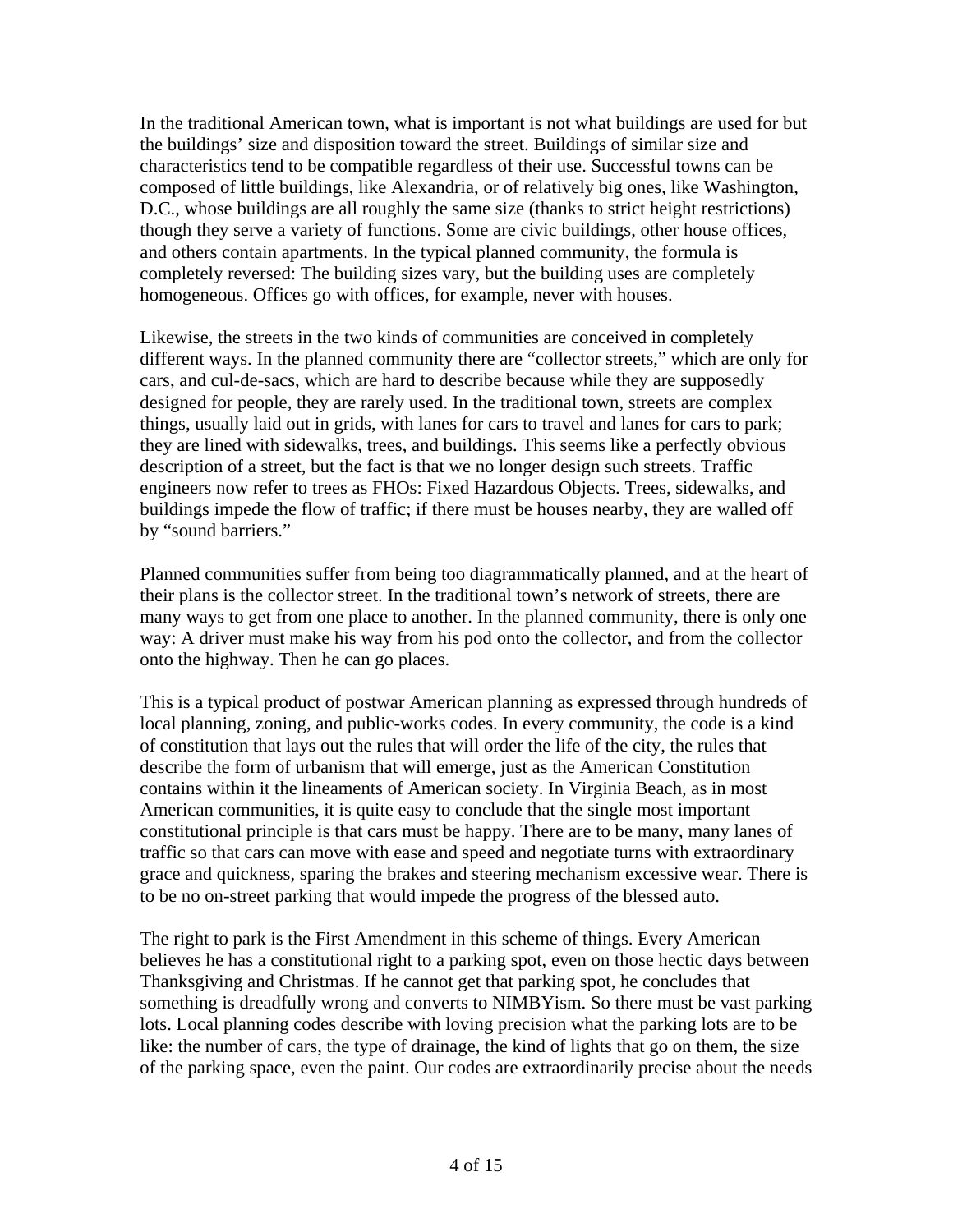of the car. But the needs of the human are another matter. The code reflects no understanding of what being in a parking lot feels like for a human being. When all commercial activities are grouped together, the multilane roads and vast expanses of asphalt parking lot become a necessity.

Attempts have been made to repair the excesses of suburban development, and Virginia Beach illustrates some of them. There are ordinances that eliminate ugly signs, that require the preservation of trees or the planting of new ones, or that mandate the construction of sidewalks. But these efforts are largely cosmetic. Sidewalks are good for the conscience of planners, but they turn out to be so uninviting when dropped into landscapes like this that to be a pedestrian is to be considered a pariah. Driving by in a car, one might charitably offer a ride to a well-dressed person who had wandered onto this sidewalk; otherwise one would assume that a person on foot was indigent, mad, or both.

The token sidewalk reveals its absurd and perilous character most dramatically in the suburban office park, where the pedestrian is exposed to double jeopardy. On one-side is roaring traffic, on the other a sea of cars. The traffic roars because the code forbids onstreet parking. A line of parked cars would slow traffic and serve as a buffer of metal between the pedestrian and the moving car, providing an indispensable element of psychological comfort. Without it, the pedestrian feels too exposed. He will not use the sidewalk. Even in Paris, the great city of walkers, stores began to fail when certain avenues were stripped of their parking during the presidency of Georges Pompidou (1969-74). The hapless pedestrian is confronted by another barrier on his other side: the parking lot. It is there because the code requires it. The code requires that the building be set back a great distance from the street, and that means that the parking lot has to be placed in front. The poor pedestrian is thus deprived even of the potential interest of the building which, however miserable a structure it might be, is more interesting than the hood ornaments of cars.

There are people alive today who have never even laid eyes on the alternative to suburbia, people, in other words, who have never seen a real town. Fortunately, the American film and television myth-machine continues to do its part by churning out various simulacra of the American small town. So at least the image survives.

Authentic urban experience has become such a rarity that many places have become tourist attractions simply by virtue of being real towns. Visitors drive hundreds of miles to spend a weekend in places like Sonoma, California, just for the sake of experiencing the pleasures of small-town living.

Pondering the case of world-famous Sonoma, one realizes how pathetically easy it is to make such a place. What, after all, is Sonoma? A few very basic buildings attractively arranged. Yet tourists flock to Sonoma and places like it all over the country. Mount Dora, Florida, another tourist attraction, has two good blocks. Winter Park has four. Yet they are like magic. People come and wander around to see what is denied them in the conventional suburb. This also explains the success of Disneyland and Disney World.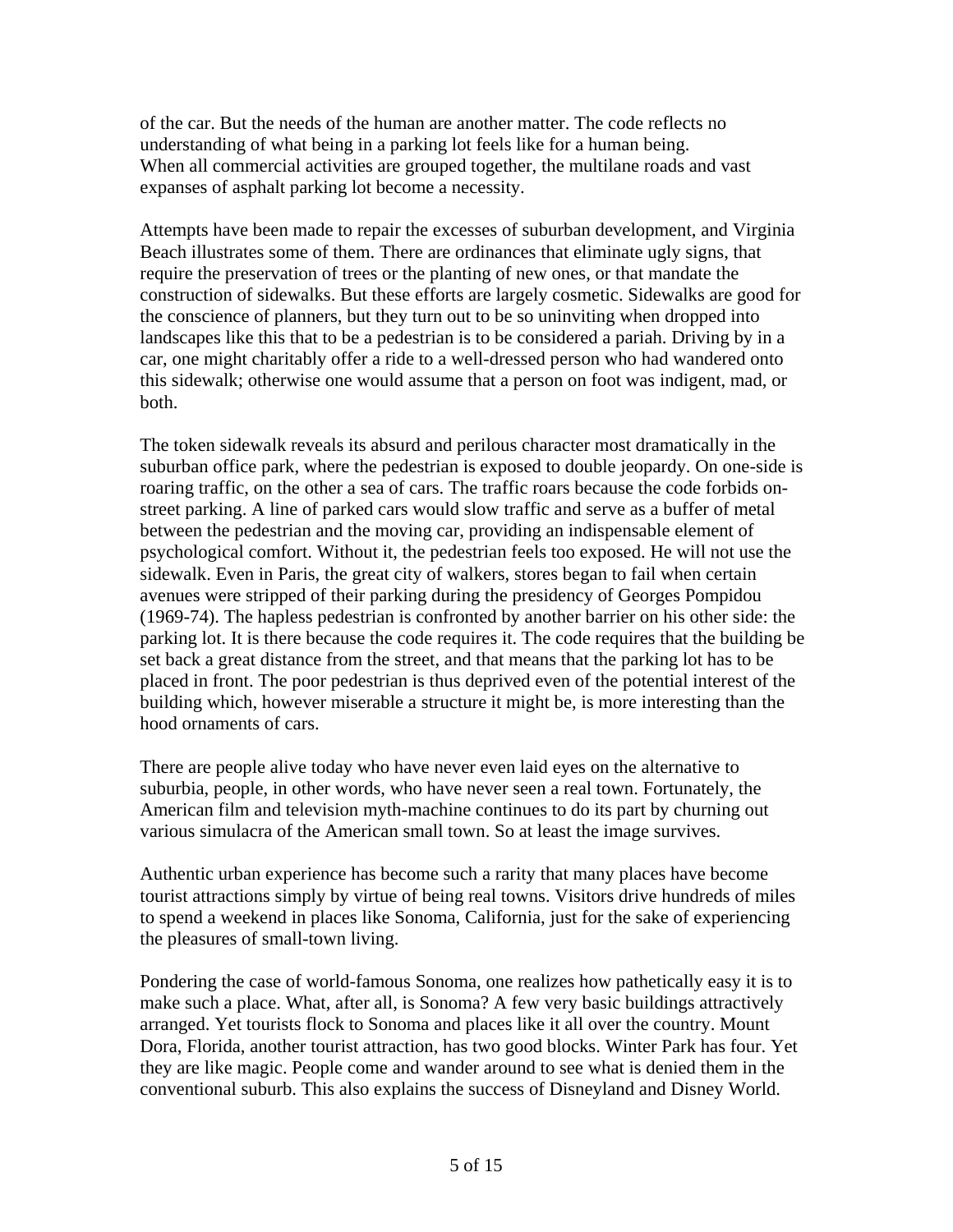Visitors do not spend as much time on the rides as they do wandering along Main Street USA, and through the multinational urban constructions of Epcot, getting the civic kicks that they cannot get at home.

Most critics of suburbia dwell on its ugliness, yet the chief defect of the suburbs is not so much aesthetic as the fact that as civic environments they simply do not work. Some of the newer and more attractive developments may appear beautiful, but they have insidious social effects. In this typical version of residential planning, all of the housing in each pod is virtually identical. The houses one pod sell for about \$350,000. Everybody who lives in those houses belongs to an economic class distinct from the one of people who live in a pod of \$200,000 houses and from the one of the people who live in a pod of \$100,000 apartments. The development's layout makes random personal contact among people from different economic groups highly unlikely. No longer do we openly sanction the good old American segregation by race and ethnic group; now we have segregation by income level. It is minutely executed in the suburb, and it is consciously promoted through snob-appeal advertising. It is so extreme that the people in the \$350,000 houses would rise up in arms if somebody proposed to build a \$200,000 house in their pod.

Such economic segregation has far-reaching effects. A whole generation of Americans has now reached adulthood cut off from direct contact with people from other social classes. It is now entirely possible for a child of affluence to grow up in such a class ghetto, attend an Ivy League university and perhaps a top law school, and enter the working world without acquiring any firsthand knowledge of people unlike himself or herself. As a result more and more Americans regard one another with mutual incomprehension and fear, and that accounts for no small share of the tension in our national political life.

Economic segregation is not the American way. The more traditional arrangement, allows people of different economic levels to live together. There are small apartment buildings, relatively more expensive town houses, and single-family houses that are substantially more expensive.

Across the street is a great estate. People of diverse income levels, in other words, can live very close together.

The planning techniques that make such diversity possible are simple, but most of them have fallen into disuse. One method is to match the size and mass of buildings. A large slab-like apartment building in the middle of a street of smaller dwellings instantly signals to passersby that the people living there are different from – either richer or poorer than – their neighbors. Make all the buildings roughly similar in size, however, and the size of the residents' paychecks matters much less.

Coral Gables, Florida, built during the 1920s, demonstrates another valuable planning technique. The system of the "street address" makes use of the fact that street-level perceptions are what matter. Single-family homes exist side-by-side with larger units, but because the mass of each apartment building is tucked away behind a façade roughly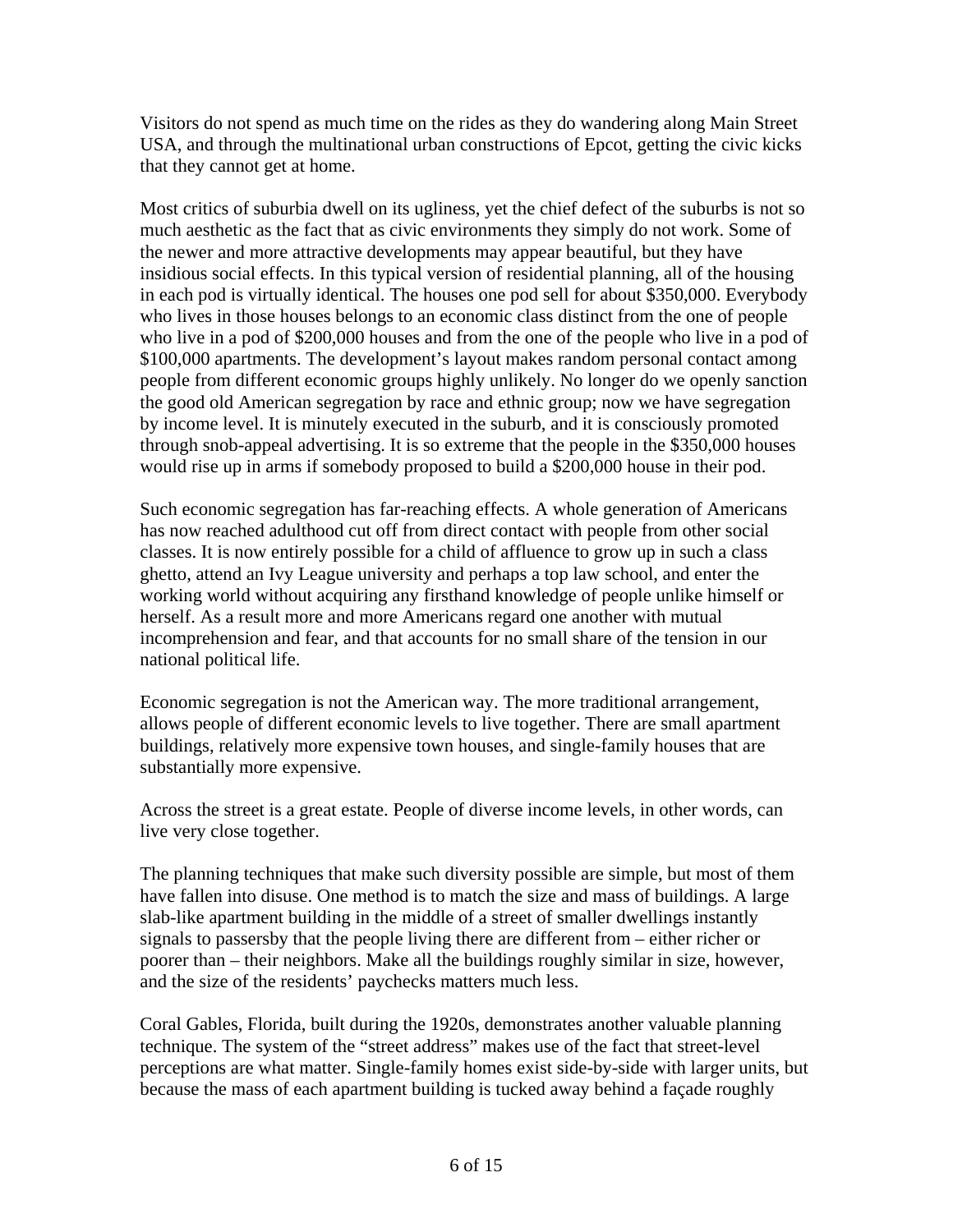equal in height and width to the houses, the differences are noticeable only from the air. A visitor driving down one of these streets would not be aware that two building types – as well as different types of people – are sharing the same geography.

The current suburban fashion, however, is to lay out sites in almost random manner. The arrangement looks more like the result of a train wreck than of a conscious design. Because the buildings face every which way, they have no real fronts or backs. Consequently, all of the buildings in the pod must be homogeneous, and that means that the people must be alike (at least in terms of income) as well.

On a traditional street, even fairly glaring differences between dwellings can be softened by close attention to architectural details. In places like Annapolis, Maryland, for example, a great historic house worth \$1 million or more can sit comfortably next to a pair of tiny 12-foot-wide townhouses. The marriage works because the two structures share architectural expressions. The little townhouses have windows that are like those of the bigger house, doors that are elaborated like those on the neighbor's house, similar roofs, and other common details.

Housing the poor in structures that look different from those of the middle class is a catastrophic mistake. Unfortunately, architects are often tempted to experiment on poor people, dreaming up novel designs for public housing. Architectural experiments should be restricted to the rich. As we discovered with the well-intentioned public-housing projects of the 1960s and later decades, people who are reminded they are different – perhaps only a few of them, but enough to have a large effect – will act differently, and before long the buildings will be in ruins.

Affordable housing must be provided in small increments and must be closely interspersed with market-rate housing. Even when it looks very much like middle-class housing, as it does in Reston, Virginia, housing for the poor quickly reproduces the conditions of the ghetto if it is concentrated in one place. On Cape Cod, there is now a requirement that 10 percent of the housing in large new developments must be affordable, which seems to be about the right ratio for achieving a mix without diminishing the value of surrounding properties. One obstacle to spreading out affordable housing has always been the high price of land. But actually there are plenty of low-cost locations all over America. One such place is "over the store," which in older towns such as Siasconset, Massachusetts, has long provided apartments for the clerks, cooks, or waiters who work below. It is not the American Dream to live over the store, of course, but it works. Every new shopping center built in the affluent suburbs causes a social problem, because the less well-off are forced to travel great distances to work or shop. Requiring developers to build housing above the shops would by itself put a large dent in the affordable-housing problem.

Another source of land is the vast buffer strip so characteristic of suburban development. It is a reflex of modern planners to separate anything "undesirable" – office buildings, high-traffic streets, parking lots – from the rest of the landscape with a broad swath of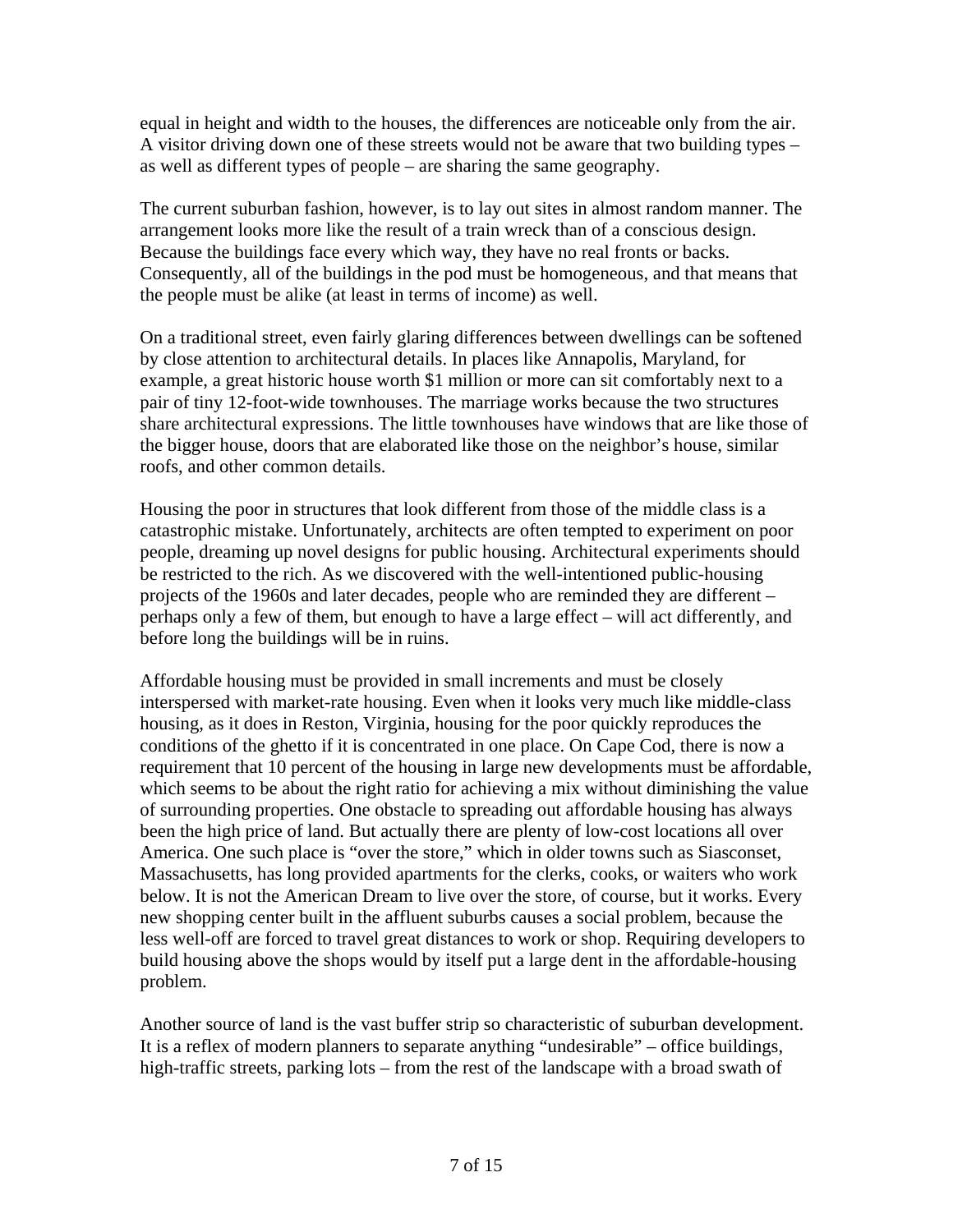green buffer. Why not fill in these spaces with small places designed for people who cannot afford the American Dream?

One of the oldest and most powerful tools for integrating affordable housing into communities is the humble outbuilding. In colonial Williamsburg, the house of the master sat on the front of the lot, and behind it might be a smaller house for his children and a little bit farther back the servants' quarters; all on the same piece of real estate. Residential outbuildings, such as backyard cottages and garage apartments, remained a standard feature of residential neighborhoods well into the  $20<sup>th</sup>$  century.

An outbuilding is really a bedroom pulled out of the house and equipped with a small kitchen and bath. Because children grow up and leave home, America has millions of empty bedrooms. Had some of them been built as outbuildings, they would now be available for elderly relatives, nannies, students, and many others. But suburban zoning codes completely forbid occupied outbuildings. A homeowner who submits a plan for an outbuilding will find it very thoroughly scrutinized to make sure that he cannot somehow covertly slip in a kitchen and bath. Planning authorities in other countries take precisely the opposite approach. In Canada and Australia, outbuildings are called "granny flats," and government encourages homeowners to build them by offering tax breaks and even grants. But here we ban them.

All of this economic segregation has not even allowed us to create an Eden for those who can afford the American Dream. The modern version of the American Dream is a McMansion, which may have a well-conceived and appointed interior yet almost always lacks the advantages of a neighborhood. The McMansion is both pretentious and isolated, an island in a sea of strangers and cars. Even the much-cherished suburban yard offers no more than a cartoon version of country living, utterly lacking the privacy that it promises, in part because planners have been deprived of the tools to create it.

Americans do not deserve to be treated this badly. They work very hard to achieve the American Dream. Yet in other countries with more sophisticated notions of urban design, people with incomes much lower than those of most Americans enjoy a significantly higher quality of life – not the pseudo-quality of life measured in appliances and cars but quality of life understood in terms of privacy and community. There is a renewed appreciation of these values in America, but the very tools that would allow designers to help revive them have been sacrificed to suburban sprawl.

One of the great mysteries of the American suburb is this: How with such low-density development have we produced such extraordinarily high traffic? How have we achieved the traffic of a metropolis and the culture of a cow town? That, too, has been accomplished by the miraculous postwar planning device of the collector street, festooned with its variety of pods: shopping centers, office parks, schools, and residential areas, each with an independent connection to the collector. This arrangement guarantees that nobody can go to lunch, go shopping, or get to work or school without driving.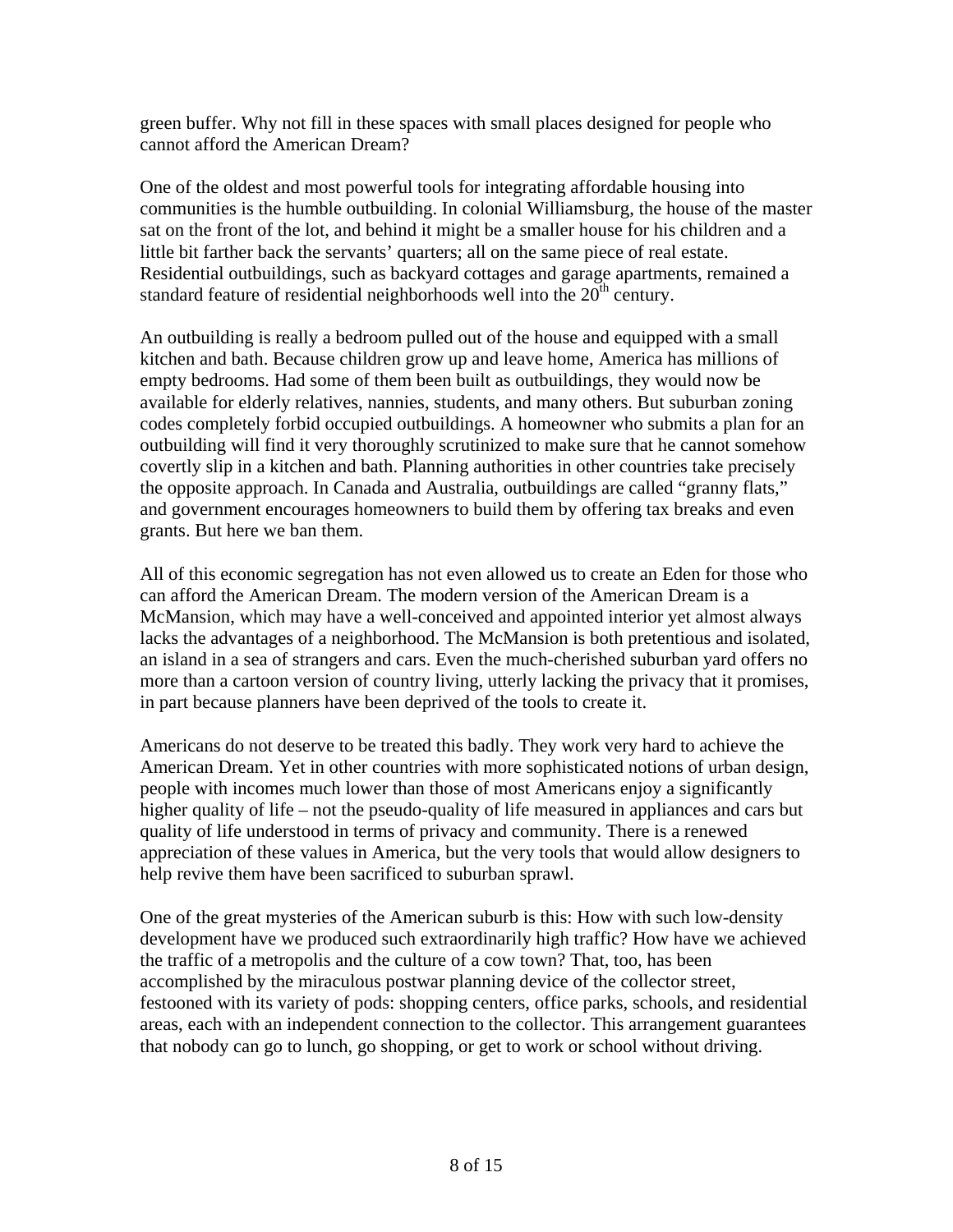In Orlando, Florida, it has been estimated that each single-family house generates an average of 13 car trips a day and thus vast amounts of pollution. Enormous concern about air pollution has prompted California authorities to ban charcoal lighter fluid for home barbecues. But we keep driving. Still, it is not the 13 car trips a day that congest the streets. Asphalt abounds in the suburbs. The problem is that most of it is barely used. Instead, the suburbanite who wants to get anywhere has to make a beeline for the collector. It is on the collectors that the clogging occurs. In fact, in downtown Los Angeles, Washington, D.C., and other cities that still have  $19<sup>th</sup>$  century grid systems of streets, the best way to shave time off a trip is to get off the collector and use the sidestreets. Why? Because traffic is diffused through capillaries, rather than confined to arteries.

Although some are beginning to alter their views (and their computer software), many traffic engineers refuse to believe that the old street-grid model works better. When they feed data on grid networks into their computers, the results almost always predict overloading at the intersections. In reality, the intersections are not congested at all.

An intelligently designed street system is only the first step in the creation of a workable town. The next is to figure out what it takes to get humans out on the streets, participating in the public realm. Many learned books have been written on civic life, but it is doubtful that many thinkers have greater insight into this aspect of the subject than American shopping-center developers. Understanding the factors that can influence a shopper's decision to walk from one end of a shopping mall to the other – the uses of light, the size and the proportions of spaces, the focusing distance of the human  $eye - is a matter of life$ and death to them, because consumers will take their business elsewhere if the mall does not reflect an understanding of human nature.

Some years ago, for example, we proposed putting a post office in a shopping center we were working on, but the developer vetoed it when we told him that it would have to be about 30 feet wide. He explained that people would not walk past a boring 30-foot wall; they would simply turn around without going to the stores on the other side. Design decisions are just that delicate.

Designers need to gain the same kind of insight into the design of housing in order to encourage pedestrian traffic on the streets. Houses should project the human presence within the house to those passing on the street. There is, after all, nothing more interesting to humans than other humans. While suburban developments often have a variety of pleasant features – attractive landscaping, tidiness, compatible colors – they still fail miserably at the vital task of being interesting. The reason, in this case, is that the only information these two houses put forth to passersby is that cars live there. That may give passing cars a nice feeling, but it does not do much for people. It does not encourage them to get out and walk.

At bottom, this a problem of urban design: When housing achieves a certain density but parking remains a necessity, the car's house (the garage) overwhelms the human's house. No architect is skillful enough to make human life project itself on the façade of a house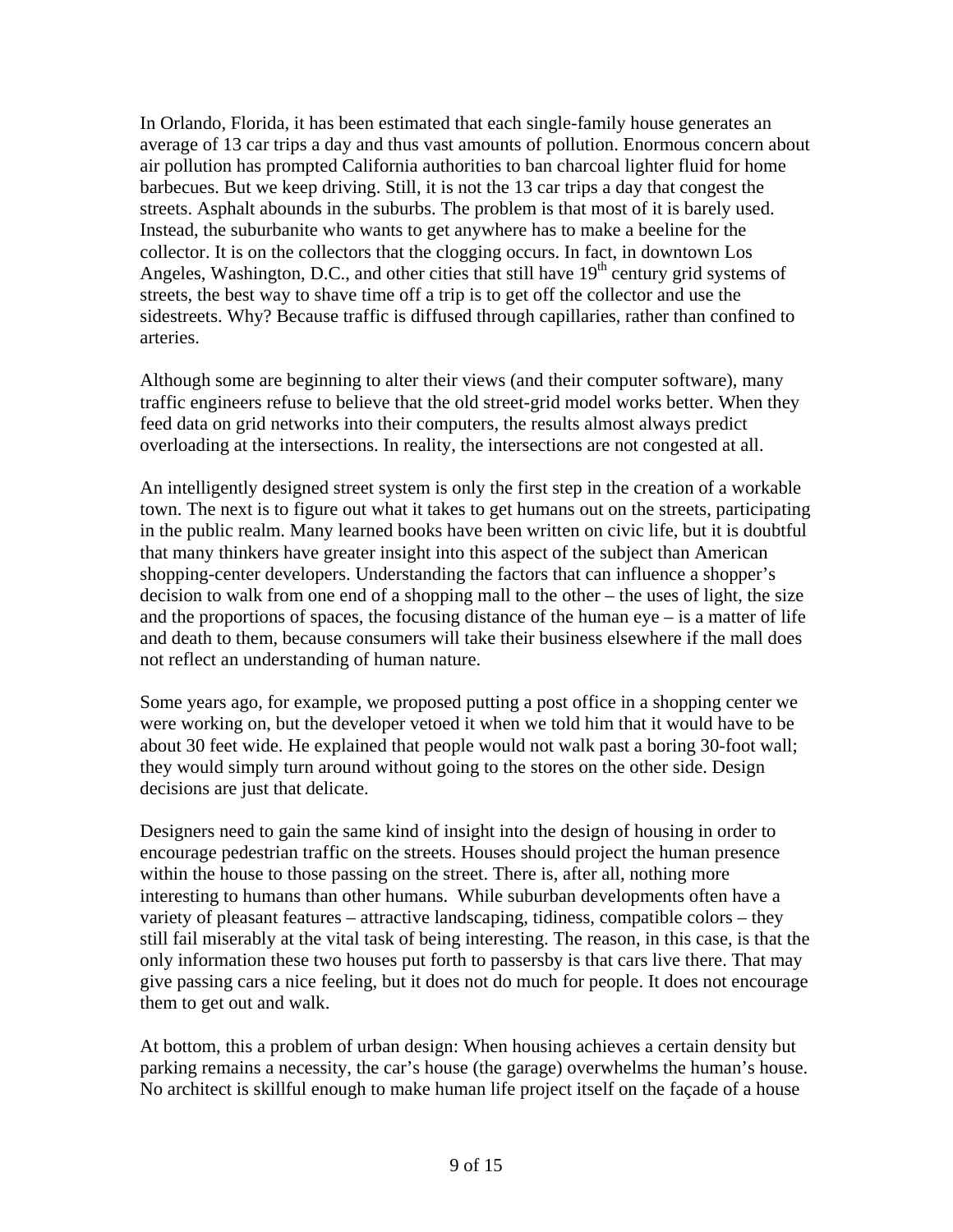when 60 percent of it is given over to garage doors. Without them, even a mediocre architect can create a satisfactory design.

The way to banish the garage from the façade is to create an alley behind the house. This humble invention of the  $19<sup>th</sup>$  century has completely disappeared from the lexicon of planning codes. (We once designed alleys in a Florida project but had to label them jogging "tracts" to get them accepted.) Alleys also yield an important fringe benefit: They allow residents to take their trash off the street. The decline of the alley was completed when the plastic bag was invented. Once Americans no longer had to worry about the stink of garbage, they could put it in front of their homes, which has greatly contributed to the decay of urbanism.

Alleys address another problem: where to put the "services," the gas, electric, water, sewer, and telephone lines. Merely sinking such things underground in the street in front of the house does not solve the problem, in part because utility companies require easements that are two to 10 feet wide. Add that requirement to others – traffic lanes, sidewalks, planters for trees – and the streets become so wide that they destroy the feeling of neighborhood intimacy.

At stake in the design of streets, alleys, and other facets of the suburb, some writers say, is something they call "sense of place." Planners are in hot pursuit of this elusive commodity, yet they seldom manage to achieve it. They seem to think that sense of place can be created by a combination of decorative landscaping, exciting architecture, varied pavement textures, elegant street lights, and colorful banners. We think that achieving a "sense of place" is a much simpler matter, better thought of in terms of sense of space. The designer's chief task is the making of space that draws people out from their private realms to stroll and loiter with their neighbors: public space.

Long ago in Old Town Alexandria, Virginia, the basic elements – town-house, asphalt, cars – were put together in a sensible fashion. The buildings were lined up to form a wall, which defines the street as space. Each unit is distinguished by slightly varying the heights – a far more economical form of articulation. This is very simple, yet it is very rare in suburbia. The superiority of the Alexandria model is not purely theoretical; the market shows that people are willing to pay several times as much to live in Old Town Alexandria as they are to live in a modern town-house in a typical development, several times as much for termite-ridden beams and parking that on a good day is two blocks away. That shows how strong is the human appetite for sense of space. Any architect or planner who does not deliver such good public spaces, easy as they are to create, is not only doing our society a grievous disservice. He is doing the developer he works for a financial disservice.

Aligning buildings will not by itself yield sense of space. It is also important to maintain a certain ratio of height-to-width. From classic texts and our own direct studies of places that seem to possess this ineffable quality, we have derived a good operational rule for creating sense of space: For every foot of vertical space, there ought to be no more than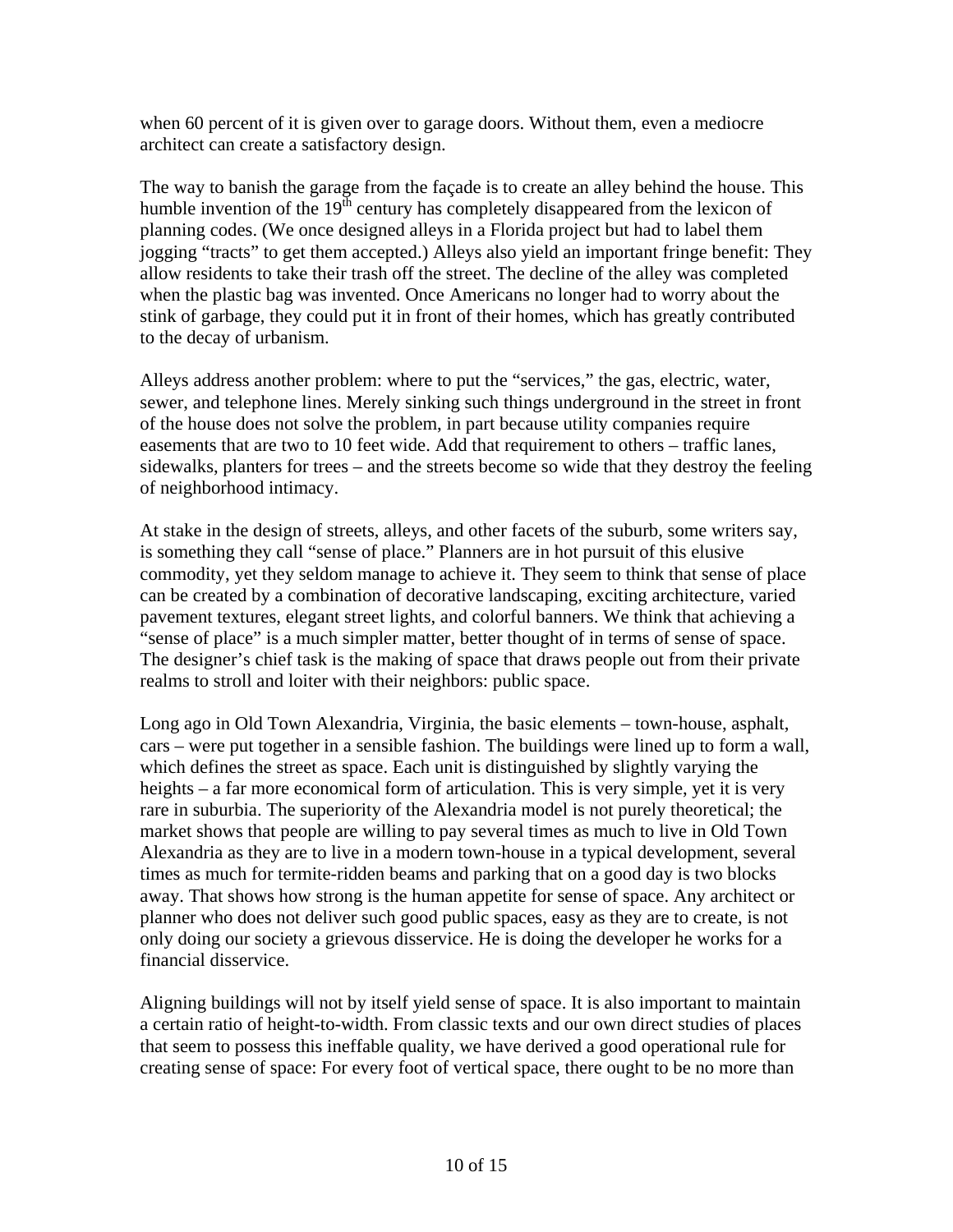six feet of horizontal space. In other words, the street width as measured from building front to building front should not exceed six times the height of the buildings.

One reason a sense of space is so rarely achieved in this country is that Americans like their houses low and their front yards deep – a formula for exceeding the ratio. But even this can be mitigated, as it is in many older suburbs, by the use of trees to humanize the height-to-width ratio. That underscores the fact that in the suburbs, landscaping is not just a form of decoration; it is a social necessity. In traditional town planning, landscape architects first correct the spatial problems created by the planners and architects and only then make pretty scenes. Yet today most of them would rather die than line up trees in a row. It is considered uncreative. They would rather design beautiful naturalistic clusters, hoping to foster the illusion that a forest had somehow sprouted in the middle of the city.

Another obstacle to a sense of space is the curvilinear streets, perhaps the most common feature of the suburban subdivision. On a perfectly flat piece of land, the roads twist madly, as if they were hugging the side of a mountain. Streets ought to be laid out largely in straight segments, as they were until the 1940s. After all, the vast majority of our successful towns and cities, from Cambridge to Portland, were laid out this way. Yet we have twice been summarily fired by developers when we submitted plans that included grids. Upon reflection, we realized that the developers had a valid concern, one related to the shopping-center developers' understanding that human beings do not like endless vistas. People do not like to look down a street without being able to focus on its end.

The curvilinear street seems a natural solution, since it constantly closes the vista. But it has unfortunate side-effects. A landscape of curvilinear streets is disorienting (which is why the visitor to the suburbs constantly has the feeling of being lost). Curvilinear streets also prevent the eye from focusing on anything for longer than a fraction of a second. And since the human eye needs at least two or three seconds to perceive architectural gestures – the memorable pediment or façade, the steeple – architects do not bother to provide them. Without such landmarks, the neighborhood becomes a featureless mass of buildings.

Again, it requires no great creative gift to discover alternatives that work with grids. One notable town-planning manual published in 1909, Raymond Unwin's *Town Planning in Practice*, contains page after page of illustrations showing the many ways that intersections can be cleverly used to terminate vistas. In the memorable American cities, such as Charleston, South Carolina, our ancestors even used intersections as sites for churches, civic buildings, and other special structures, and these are the very sites that have become famous and that draw tourists from all over. Today, it would be impossible to build such intersections, because they have been outlawed as threats to public safety at the behest of the traffic engineers.

In fact, it is often the odd intersections that produce the fewest accidents. When we drew up a master plan for Stuart, Florida, the authorities immediately proposed straightening out the town's "confusion corner," an intersection so tangled that a picture of it graces a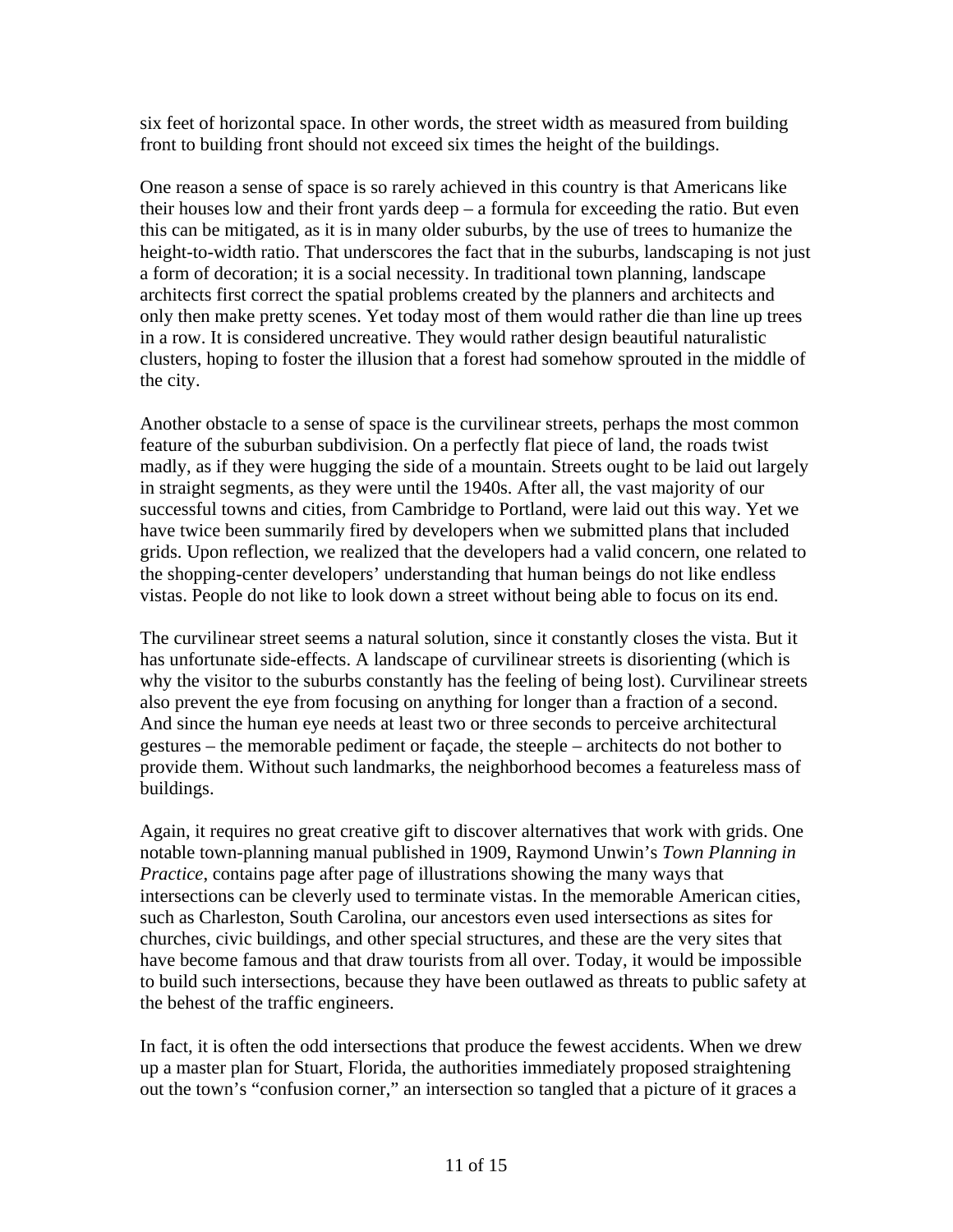postcard. But our research showed that "confusion corner" ranked only 20<sup>th</sup> for traffic accidents in Stuart. The 19 more dangerous intersections were built to contemporary engineering standards. In Washington, D.C., according to one local architect, 11 of the 12 most dangerous intersections conformed to such modern standards. It is not hard to guess the explanation. A driver on the enormous streets that are now mandatory is more likely to be bored and inattentive (and possibly speeding) than is a driver on a "dangerous" older street.

Grids, intersections, and other devices are important, but other details must be attended to in order to bring people out into the civic realm. One of the most important is the curb radius at intersections. At the now standard 25-40 feet, the curb radius allows the driver of a car traveling 35 miles per hour to negotiate the corner without having to slow down much. That poses an intimidating challenge for a pedestrian attempting to cross the street. Moreover, the gentle curve of the sidewalk, so kind to the car, nearly doubles the pedestrian's crossing distance. A 24-foot-wide road widens to 40 feet where pedestrians cross. Priority has been given to the car, not the pedestrian.

Pedestrians count in places like Boca Raton, where a typical curb radius is eight feet. In Boston, radii of eight or six or even three feet are very common. A typical traffic engineer will swear that such a thing is no longer possible, that it will cause accidents. But it does not.

Common sense has evaporated from the traffic-engineering profession, and the huge costs of its absence are measured in economic as well as aesthetic terms. In America, thanks to the traffic engineers, we push highways right through the middle of cities. By giving a little four-lane road in Orlando the characteristics of a highway, the state turned it into a monster. Highways destroy cities. When it enters a town or city, a highway should become a boulevard. A typical French boulevard actually has more lanes than the typical American highway, but an entirely different effect. The elements and engineering "geometries" of the boulevard are completely different. Buildings and trees line the boulevard and cars park along its length, inviting pedestrians to stroll along its sidewalks.

American taxpayers would be astounded if they realized the true costs of their highways, costs that far exceed the price of construction. Avenues help pay for themselves by enhancing the value of buildings in the vicinity and thus enlarging the tax base. But highways destroy market value and shrink the tax base, forcing local authorities to raise tax rates. Their hidden costs probably run into billions of dollars.

In the United States, we invest too much in "horizontal infrastructure" and not enough in "vertical infrastructure," too much in asphalt on the ground for cars and not enough in buildings for people. Our planning codes and regulations demand a gold-plated asphalt infrastructure, leaving little money for the human infrastructure. The unhappy results are all around us. Some of us have become quite accustomed, for example, to sending our children to schools that are nothing more than trailer parks with fences around them. But the highways are built to ever higher standards; they are wider, the curbs are softer, the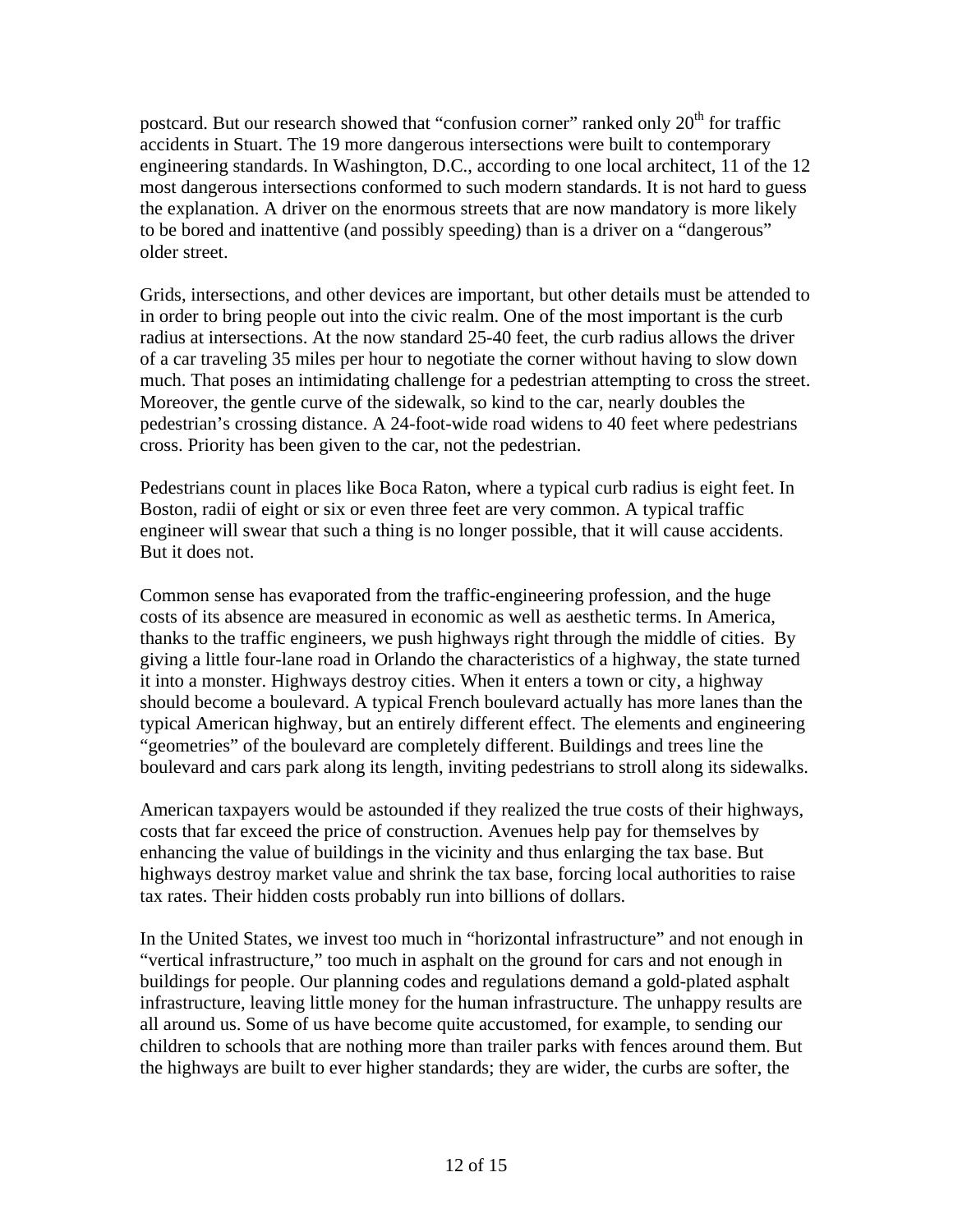concrete more elaborate. Everything gets better for the cars; we do not dream of denying our automobiles anything.

Building more highways to reduce traffic congestion is an exercise in futility. Whenever it is done, more people are encouraged to take to their cars, and before long the roads are as clogged as ever. We cannot continue to spend as extravagantly on roads as we did during the postwar decades of affluence. We must revert to planning approaches from the days when America was a poorer but smarter nation. The only permanent solution to the traffic problem is to bring housing, shopping, and workplaces into closer proximity.

Reining in the auto would also help solve the problem of affordable housing. At MIT, architects are going to great lengths to find ways to make housing cheaper, developing prefabricated components, spacing wall studs further apart, and using rubber hoses for plumbing. In the end, all of these efforts do not add up to very much – perhaps a \$10,000 or \$20,000 savings. Nothing can be done that rivals making it possible for a family to get by with one less car. That extra car, so necessary in today's suburb, costs about \$5,000 annually to operate. That is a highly leveraged sum, large enough to supply the payments on a \$50,000 mortgage at 10 percent interest.

The tyranny of the auto reaches into every corner of American life. Why is the U.S. Postal Service perennially bankrupt? One reason surely is that it has to deliver mail all over the continent in broken down jeeps. The auto's worst victims, however, are the very young and the very old. Every year, hundreds of thousands of people move to Florida and many thousands move out. Many of those emigrants are people who moved to Florida to retire but found after a few good years that they had to go elsewhere. The suburb, they discovered, is poorly suited to the elderly. A suburbanite who loses his or her driver's license – perhaps because of failing eyesight – ceases to be a viable citizen. That person cannot go shopping, visit friends, or get to the doctor's office. He cannot take care of himself. In a town, he can. He may be too old to drive, but he is not too old to walk. Unfortunately, only a few senior citizens are wealthy enough to afford to live in the rare towns that exist – some of these have been dubbed Naturally Occurring Retirement Communities, or NORCs, by demographers. For the less-fortunate majority, nursing homes are frequently the only alternative.

Children are the other great victims of the suburbs. Families move to the suburbs precisely because they are supposed to be "good for the kids." And the fresh air and open spaces are good for them. Suburban sprawl is not. Children in the postwar suburbs are kept in an unnaturally extended state of isolation and dependence because they live in places designed for cars rather than people.

The school is the social center of the child's life, but the routine of the typical suburban school is governed by the school bus. The children are bused in at eight o'clock in the morning and most of them are bused home at three o'clock, regardless of what they are doing, warehoused in front of television sets until their parents come home from work. If the parents do not want their children to lead that kind of life, one of them (almost always the mother) has to stay home to take care of them. And that often amounts to little more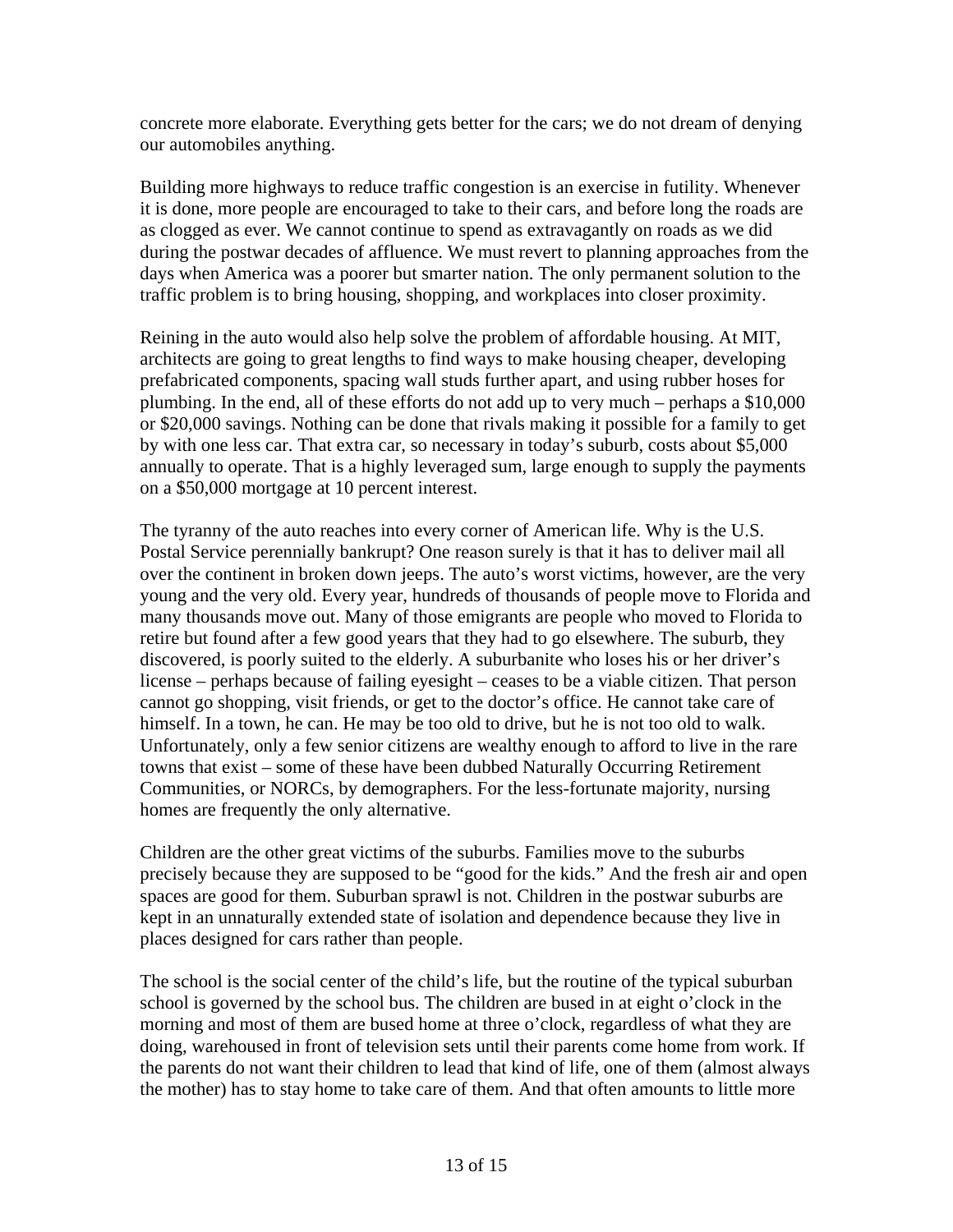than exchanging a career for a new job as an unpaid chauffeur. Imagine how the lives of children would change if the suburban house and yard were assembled in the form of a traditional neighborhood so that kids could visit friends, go out for a hamburger, or walk to a library on their own.

All of us suffer. The eight-hour workday was the great victory of the past century, but we have squandered our gains by expanding our commuting time. Instead of spending two more hours a day with our families and friends, or forging bonds of community over the backyard fence or at the town hall, we have chosen to spend them competing with our fellow citizens for that scarce commodity called asphalt. That is yet another example of how the public realm has been transformed into an arena of hostility and competition.

Americans are ready for the return of the town. The signs of a revival of interest in community on a smaller scale are everywhere. In major cities, policemen are deserting their patrol cars and walking the sidewalks, not just responding to crises but actually getting to know the people on their beats. The experts have dressed this up by calling it "community policing." New York City is studying the possibility of decentralizing its courthouse system, creating 75 precinct courthouses so that the legal system is brought closer to all citizens. Corporations are moving to small towns; Los Angeles yuppies by the thousands are leaving the city's sprawl for the more traditional neighborhoods of Portland and Seattle.

Developers are starting to catch on to this reality. During the 1960s, most of their advertising appealed to snobbism; during the '70s it emphasized security; now "community" sells. The marketing experts at Arvida, the largest and probably the most sophisticated developer in Florida, have promoted one of their new developments, Weston, by calling it a "hometown" and advertising various "lifestyle attractions." But developers are cautious because Americans seem to have been so happy buying houses strewn amid suburban sprawl. Arvida, like other developers that have taken this tack, did not actually build a town. Weston is much the same as any other suburban planned community, with the usual shopping and housing pods connected to collector streets.

Building real towns will require changing master plans codes, and road-building standards, and, above all, attitudes! The mindless administration of rules enshrining the unwisdom of the past half century must cease; the reign of the traffic engineers must end. Americans need to be reacquainted with their small-town heritage and to be persuaded of the importance of protecting the human habitat every bit as rigorously as the natural habitat. Architects and planners and developers can be leaders and educators, but ordinary citizens will have to insist that the happiness of people finally takes precedence over the happiness of cars, that the health of communities takes precedence over the unimpeded flow of traffic. As the great architect Louis Sullivan wrote in 1906:

 If you seek to express the best that is in yourself, you must search out the best that is in your people, for they are your problem, and you are indissolubly a part of them. It is for you to affirm that which they really wish to affirm. Namely, the best that is in them. If the